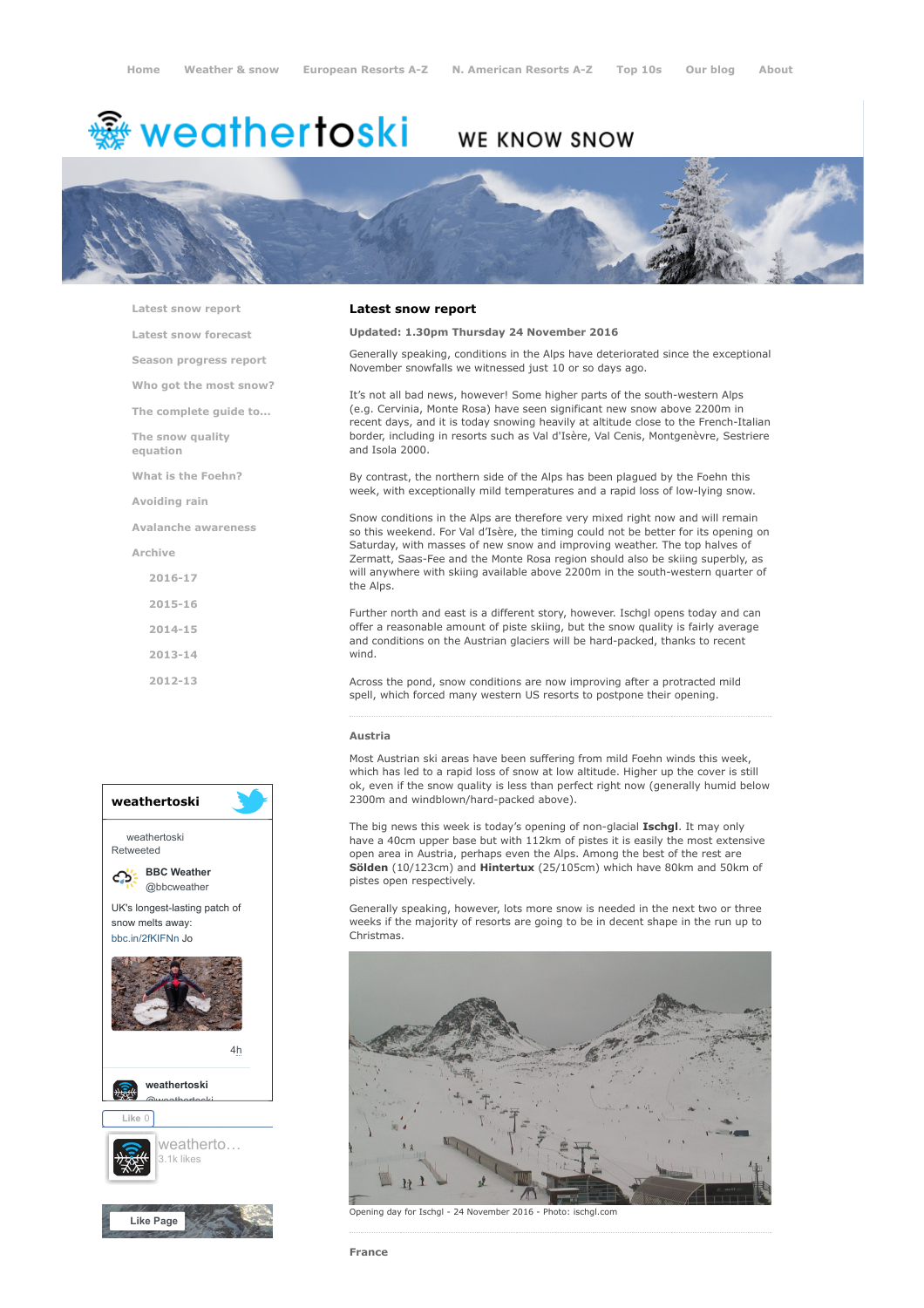Follow me on: **Luitt** 

Tweet this page

[Tweet](https://twitter.com/intent/tweet?original_referer=https%3A%2F%2Fwww.weathertoski.co.uk%2Fweather-snow%2Farchive%2Fsnow-report-24-11-2016%2F&ref_src=twsrc%5Etfw&text=Weather%20to%20ski%20-%20Snow%20report%20-%2024%20November%202016&tw_p=tweetbutton&url=https%3A%2F%2Fwww.weathertoski.co.uk%2Fweather-snow%2Farchive%2Fsnow-report-24-11-2016%2F)







# Contact us...

Got a burning question about weather or snow conditions in the Alps? [Contact us](https://www.weathertoski.co.uk/about-1/contact-us/) and we'll do our best to answer it...

E: [info@weathertoski.co.uk](mailto:fraser@weathertoski.co.uk)

T: +44 (0)20 3151 3154

As mentioned earlier, it is currently snowing heavily at altitude in Val d'Isère (5/95cm) which opens on Saturday, joining neighbouring Tignes (30/100cm) which has offered skiing since 1 October. Expect better weather and excellent conditions this weekend.

Val Thorens (80/130cm) is the only other major French resort open on a daily basis. A handful of others will join the fray this weekend, including Montgenèvre (40/70cm) - where there will also be plenty of fresh snow at altitude- and La Clusaz, which hasn't seen much fresh snow but has enough on its La Balme sector to offer some reasonable piste skiing.



Heavy snow at altitude in Montgenèvre this morning - 24 November 2016 - Photo: montgenevre.com

### Italy

The best snow conditions in Italy are at altitude in the western Italian Alps, where there has been fresh snow. Cervinia (40/150cm) will again be our pick this weekend, once the weather quietens down, with plenty of fresh snow and top to bottom skiing.

Parts of the Monte Rosa region are also expected to open this weekend and, at altitude at least, should also be in fabulous condition.

There has been less new snow further east but a number of resorts are partially open, including Passo Tonale (40/80cm) and Cortina (0/25cm).



Snowing heavily in Sestriere, though the resort isn't open yet - 24 November 2016 - Photo: vialattea.it

## Switzerland

The best snow conditions in Switzerland remain at altitude in the far south, where Zermatt (0/110cm) and Saas-Fee (20/120cm) have both seen fresh snow above 2300m, even if it hasn't been as much as initially forecast.

There are a number of partial openings elsewhere in the country this week, including Davos (0/30cm) and Grimentz (20/60cm). However, many resorts are suffering from the mild and Foehny conditions that have prevailed across most of the country this week.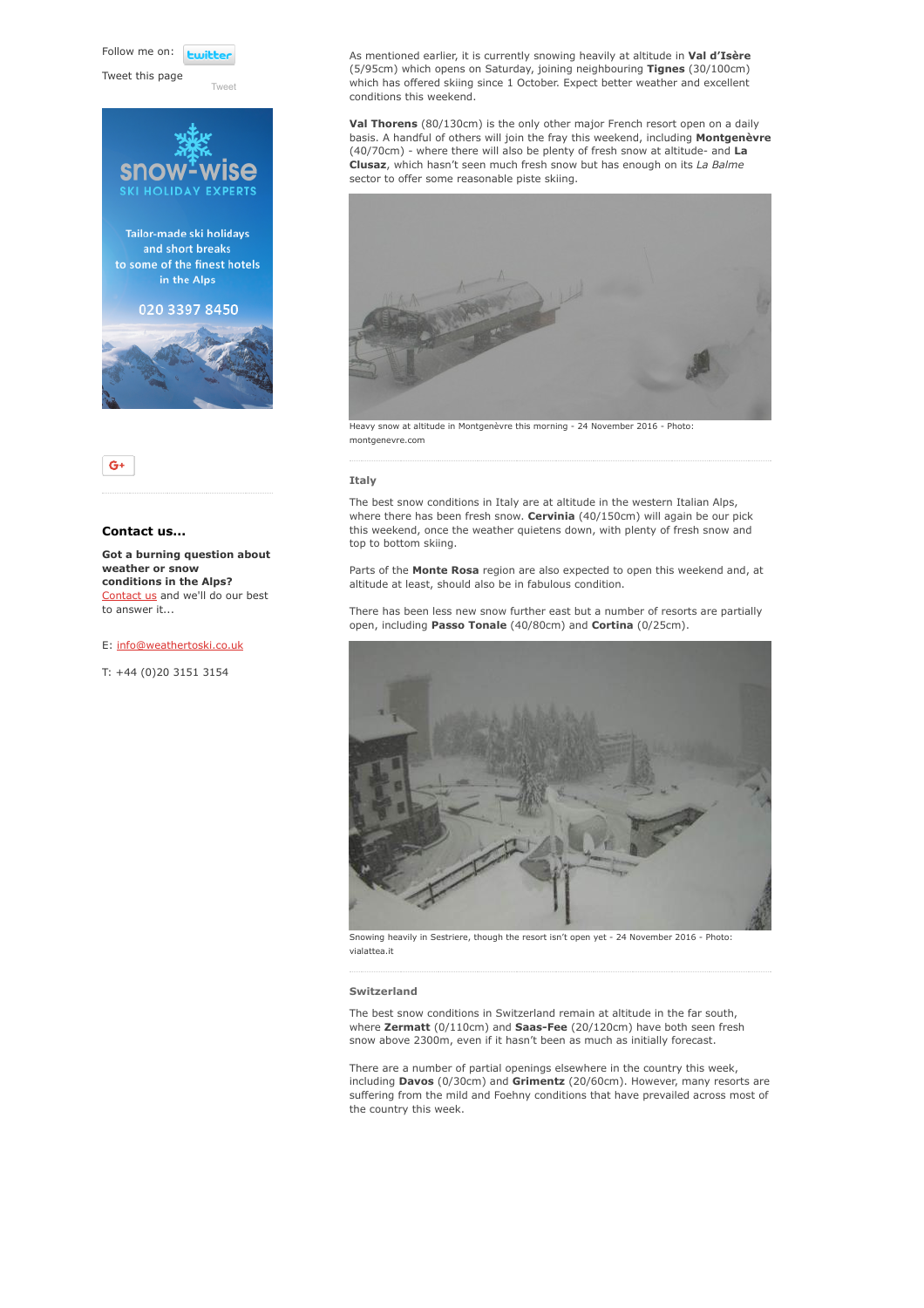

A handful of pistes open at altitude in Grimentz, under Foehny-looking skies - 24 November 2016 - Photo: valdanniviers.ch

# Rest of Europe

There is still not a great deal open in Europe beyond the Alps. The recent mild weather has also affected the Pyrenees, with snow cover still patchy in many resorts. However, **Cauterets** (France) should be open by 3 December.

Some skiing is possible in in Finland, though mainly on artificial snow - Ruka now has a base 13-30cm deep depending on altitude. You can also ski in a limited capacity in both Sweden and Norway, with Hemsedal (50cm upper base) reporting 10cm of fresh snow on Tuesday and skiing as well as anywhere in Scandinavia right now.

Scotland has some snow again, but not quite enough (at the time of writing) to open any lifts.



Photo: winterhighland.com

# USA

Conditions are improving in the western US, with new snow for many resorts earlier this week and more forecast later this weekend. Lots of resorts are now partially open, with more set to join them over the next few days, even if the extent of terrain on offer remains limited.

In California, Mammoth (95cm upper base) currently has 13 trails open, while Colorado's Breckenridge (45cm upper base) has just three.



Decent, if limited, piste skiing in Keystone, Colorado - 24 November 2016 - Photo: keystoneresort.com